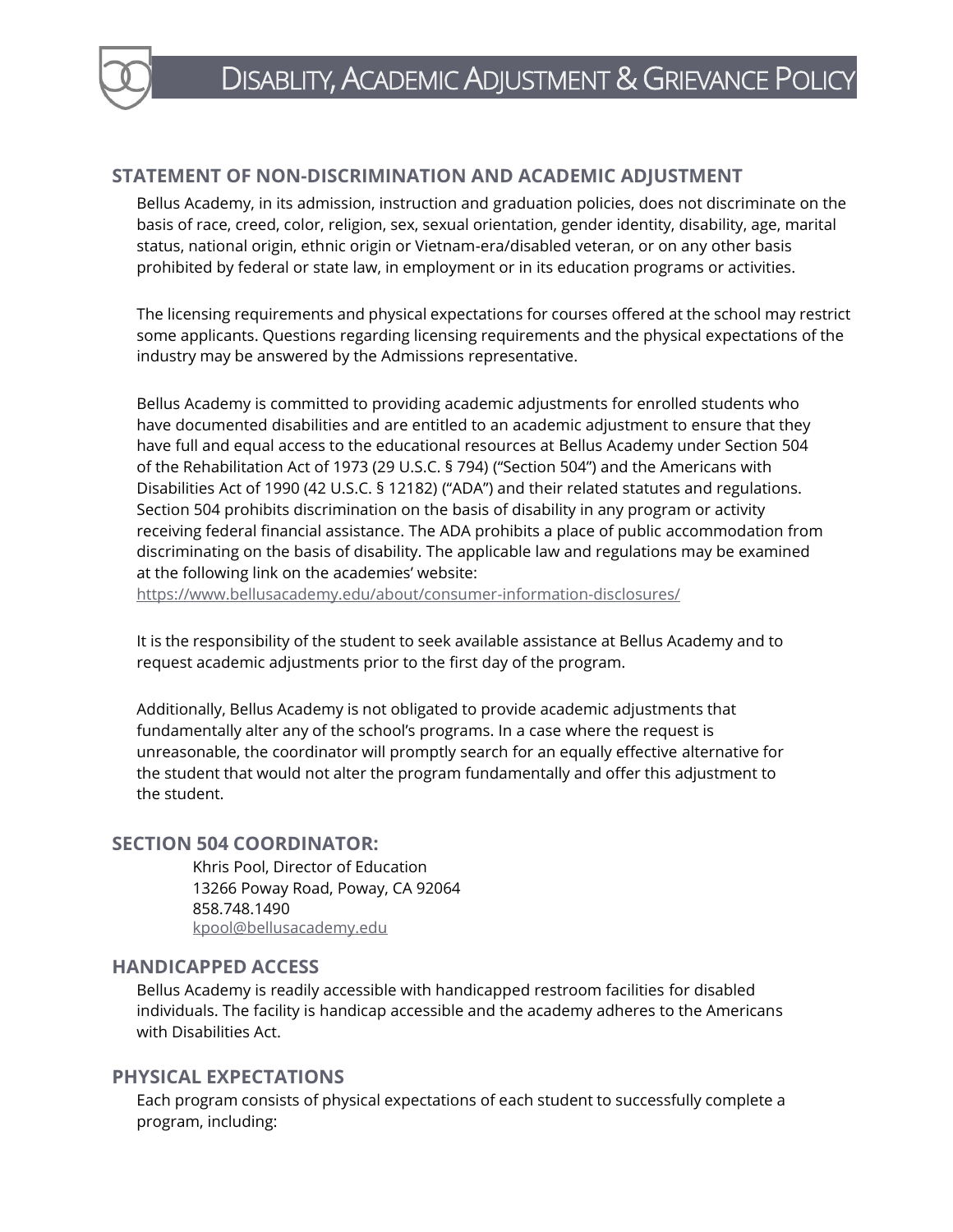- Time spent standing, bending and taking care of guests.
- Repetitive motions for fingers, hands, arms, etc.
- Exposure to chemicals and lasers (lightener, perms, relaxers, chemical peels, acrylic monomers/polymers, lasers, etc.).
- Physical contact from educators and fellow classmates during demonstration. Specific physical requirements for each program can be found on the academies' website at: lob Analysis - [Physical Requirements.](http://www.bellusacademy.edu/student_information)

## **REQUESTS FOR ACADEMIC ADJUSTMENT**

Individuals with disabilities wishing to request an academic adjustment must complete the Request for Academic Adjustment Form available in the Admissions portal. A disclosure of a disability or a request for an academic adjustment made to a faculty or staff member, other than the Section 504 Coordinator, will not be treated as a request for an accommodation. However, if a student discloses a disability to a faculty or staff member, he or she is required to direct the student to the Section 504 Coordinator. The Section 504 Coordinator will direct the student or applicant to the portal to complete the form. Forms submitted through the portal are automatically forwarded to the Admissions representative.

Academic adjustments are available for students and applicants who provide the appropriate documentation of a disability. Such documentation should specify that a student has a physical or mental impairment, how that impairment substantially limits one or more major life activities and how the disability affects the student's functions in a learning environment (academic, attendance or both). In general, the supporting documentation must be dated less than three yearsfrom the date a student requests an academic adjustment and must be completed by a qualified professional in the area of the student's disability as enumerated in the following table:

| <b>Disability</b>               | <b>Qualified Professional</b>                                                               |
|---------------------------------|---------------------------------------------------------------------------------------------|
| Physical disability             | MD, DO                                                                                      |
| Visual impairment               | MD, Ophthalmologist, Optometrist                                                            |
| Mobility, orthopedic impairment | MD, DO                                                                                      |
| Hearing impairment              | MD, Audiologist (Au.D) *audiology exam should not be more                                   |
|                                 | than a year old                                                                             |
| Speech and language impairment  | Licensed speech professional                                                                |
| Learning disability             | PhD Psychologist, college learning disability specialist, other<br>appropriate professional |
| Acquired brain impairment       | MD Neurologist, Neuropsychologist                                                           |
| Psychological disability        | Psychiatrist, PhD Psychologist, LMFT or LCSW                                                |
| ADD/ADHD                        | Psychiatrist, PhD Psychologist, LMFT or LCSW                                                |
| Other disabilities              | MD who practices or specializes within the field of the<br>disability                       |

Documentation used to evaluate the need and reasonableness of potential academic adjustments may include a licensed professional's current medical diagnosis and date of diagnosis, evaluation of how the student's disability affects one or more ofthe major life activities and recommendations, psychological and/or emotional diagnostic tests, functional effects or limitations of the disability, and/or medications and recommendations to ameliorate the effects or limitations.

Bellus Academy may request additional documentation as needed and may, at its discretion,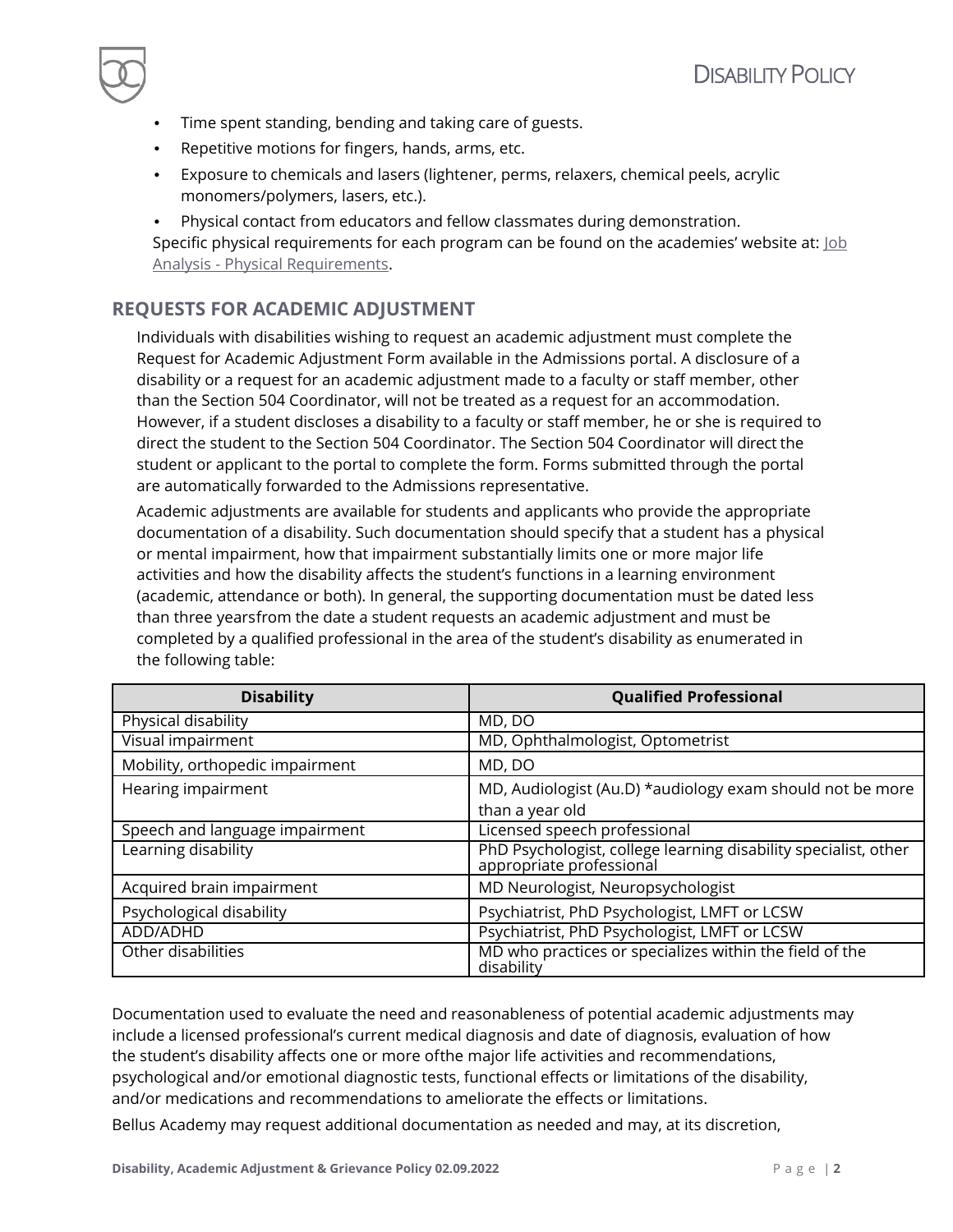# DISABILITY POLICY



waive the requirement for medical documentation to support academic adjustment requests that relate to obvious impairments and/or are minimal in nature.

Requested academic adjustments which compromise the essential elements of the course of study, may not be reasonable. Students must seek assistance prior to the start of the course of study. Prospective students who fail to seek academic adjustments at the beginning of the course of study may find that the scope of available accommodations becomes limited.

After the Admissions representative receives the Request Form and the required documentation, he/she will submit the form to the Accommodation Review Committee (ARC) to determine what available academic adjustments may be reasonable. Members of the ARC include the Section 504 Coordinator and one or more additional staff members as necessary.

If the student or applicant is denied the requested academic adjustment, he/she may file a grievance using the Grievance Process below or he/she may file a complaint with the U.S. Department of Education's Office for Civil Rights or a similar state entity.

Bellus Academy will make appropriate arrangements to ensure that disabled persons are provided other accommodations, if needed, to participate in this grievance process. The Section 504 Coordinator will be responsible for such arrangements.

#### **STUDENT APPEAL**

If a student disagrees with any academic adjustment decision made by the Accommodation Review Committee, the student may appeal the decision.

#### **GRIEVANCE PROCEDURE**

Bellus Academy grievance procedure provides a prompt and equitable resolution of complaints alleging any action prohibited by Section 504 and/or the ADA.

Any person who believes she/he has been subjected to discrimination on the basis of disability, including disagreements regarding requested academic adjustments, may file a grievance pursuant to the procedure outlined below. The Institution will notretaliate against anyone who files a grievance in good faith or cooperates in the investigation of a grievance.

- 1. Grievances must be submitted to the Section 504 Coordinator. Grievances must be submitted to the Section 504 Coordinator within 30 days of the date the person filing the grievance becomes aware of the alleged discriminatory action.
- 2. A complaint must be in writing, containing the name and address of the person filing it. The complaint must state the problem or action alleged to be discriminatory and the remedy or relief sought.
- 3. The Section 504 Coordinator shall investigate the complaint and afford all interested persons an opportunity to submit relevant evidence. The Complainant may also present witnesses relative to the complaint. The Section 504 Coordinator will maintain the files and records relating to such grievances.
- 4. All reasonable efforts will be made to provide a written determination to the student or applicant within 30 days after its filing. If a written determination cannot be made within 30 days of the complaint's filing, the Section 504 Coordinator will so advise the student and provide an update as to the status of the investigation. The student may also contact the Section 504 Coordinator to inquire as to the status of the investigation at reasonable intervals.
- 5. The person filing the grievance may appeal the decision of the Section 504 Coordinator to Bellus Academy's Chief Operating Officer within 15 days of receiving the Section 504 Coordinator's decision. The Chief Operating Officer shall issue a written decision in response to